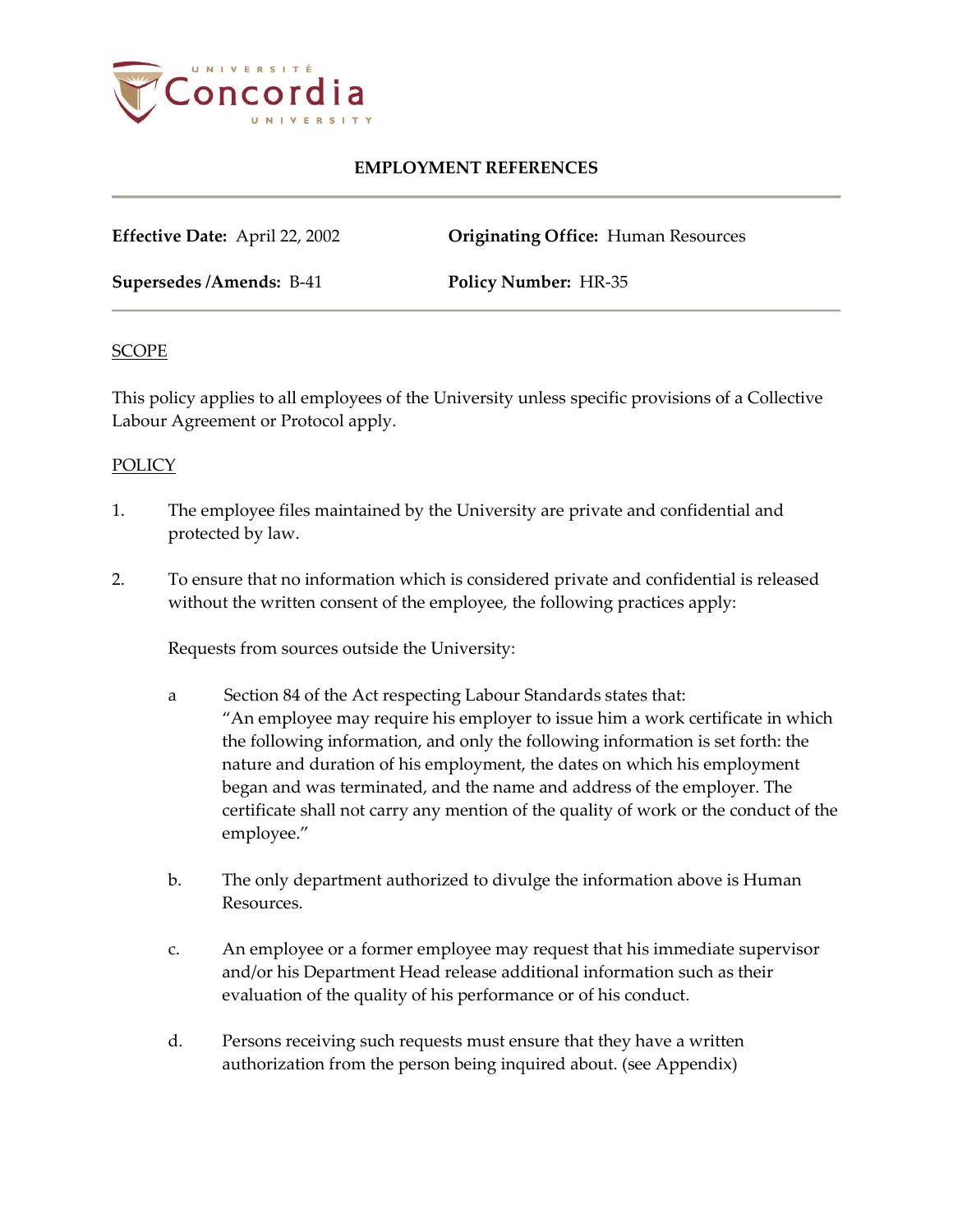

# **EMPLOYMENT REFERENCES**

### Page **2** of **3**

- 3. Requests from sources inside the University:
	- a. queries should be directed to Human Resources.
- 4. Human Resources also publishes *Management Guidelines* which should be consulted for further information; these guidelines are in accordance with the provisions of policy *Employee Files* [\(HR-34\)](http://www.concordia.ca/vpirsg/documents/policies/HR-34.pdf).